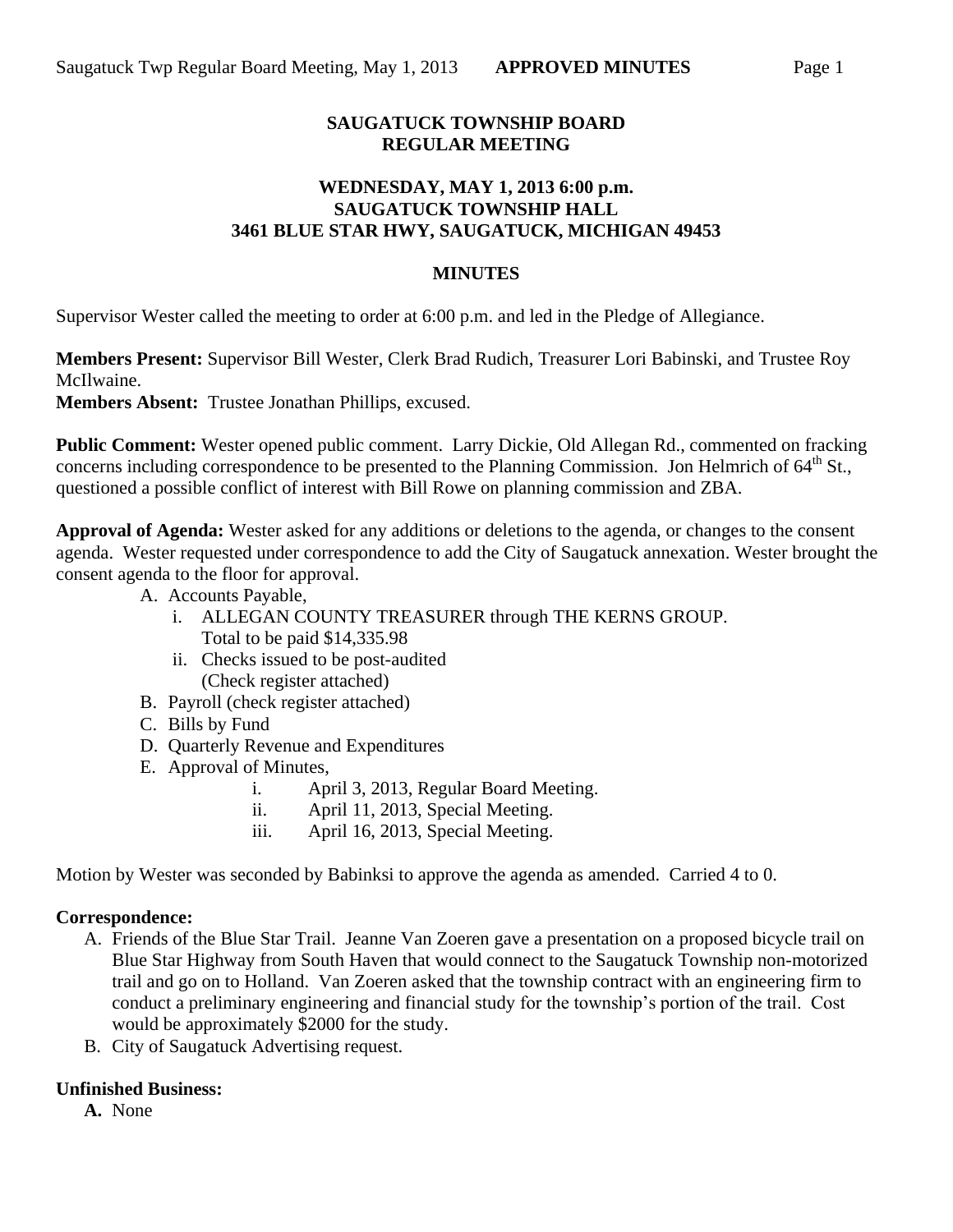# **New Business:**

- A. Township Health Care renewal discussion. Wester commented that he had a lower quote from Blue Cross/Blue Shield than what was presented. Manager Aaron Sheridan responded that the lower quote would not include Medicare enrollees, and that the current plan had a 5% increase in premium, which was lower than expected. McIlwaine commented that the comparison was not for similar plans. Rudich stated that the other plans were quoted, but were insufficient for township needs. Manager Sheridan stated that the budget that will be presented has additional savings. Manager Sheridan stated that the State MCL 15.563 has a hard cap for health care spending that a local unit of government may exempt itself from by approving with a two-thirds vote. McIlwaine made the motion to renew the current plan, second by Rudich. Motion passed 3-1.
- B. Road Millage renewal resolution. Manager Sheridan explained that the resolution was to approve the Road Millage renewal language to be voted upon at the August 6, 2013 Election. Roll call vote, Babinski, Wester, McIlwaine and Rudich all vote yes.
- C. Appointment to the KLSWA and Parks Commission. Discussion on postponing KLSWA pick until it is determined that a non-resident can serve on the board. Manager Sheridan was the only applicant. Wester made the motion to appoint Amy Beckman to Parks Commission, second by Babinski. No discussion, motion passed 4-0.
- D. 2013-2014 Saugatuck Township Fire District budget discussion. Wester questioned health care expenses for the Fire Department. Rudich explained that the STFD board had voted to increase the Fire District millage to 1.30 mills, which is up .14 mills. Wester questioned what expenses were being budgeted. Rudich explained that several large expenses were neglected in the past including drug testing, physicals, turnout gear and equipment. McIlwaine questioned who approves the millage. Rudich explained that the boards of the 3 municipalities all must pass the millage request, if that does not happen there will be a workshop that will include the Fire Board and the 3 municipalities. Motion to approve the STFD millage increase and 2013-2014 budget made by Wester, second by McIlwaine. No further discussion, motion passed 4-0.
- E. Audit bid. Rudich received 4 audit bids. Discussion on retaining individual bids. Motion to approve Seigfried, Crandall for a 3 year period, made by Rudich, second by Babinski. Motion passed 4-0.
- F. Township board minutes. Discussion on taking minutes for board meetings. An ad will be placed for someone to take minutes at \$50 per meeting.

# **Committee Reports:**

- A. Planning Commission. No meeting in April. Next meeting on the  $20<sup>th</sup>$  of May.
- B. Road Commission. No report.
- C. Interurban. Babinski reported. Shuttle will run this summer, Tarue Pullen is retiring.
- D. Fire Board. Rudich reported they worked on the budget.
- E. Harbor Authority Liaison. Jon Helmrich reported that he was coming up to speed.
- F. Supervisor's Report. No report.
- G. Recycling. Rudich stated County recycling coordinator Ben Williams asked that the Township mention a household hazardous waste and appliance recycling event in Wayland.

Manager Sheridan questioned if our Harbor Authority Liasion should get a stipend. Board will discuss at June meeting.

**Public Comment:** Wester opened the meeting to public comment. Hearing no further comments, **Wester stated having no further business to come before the board we stand adjourned.** Meeting was adjourned at 7:11 p.m.